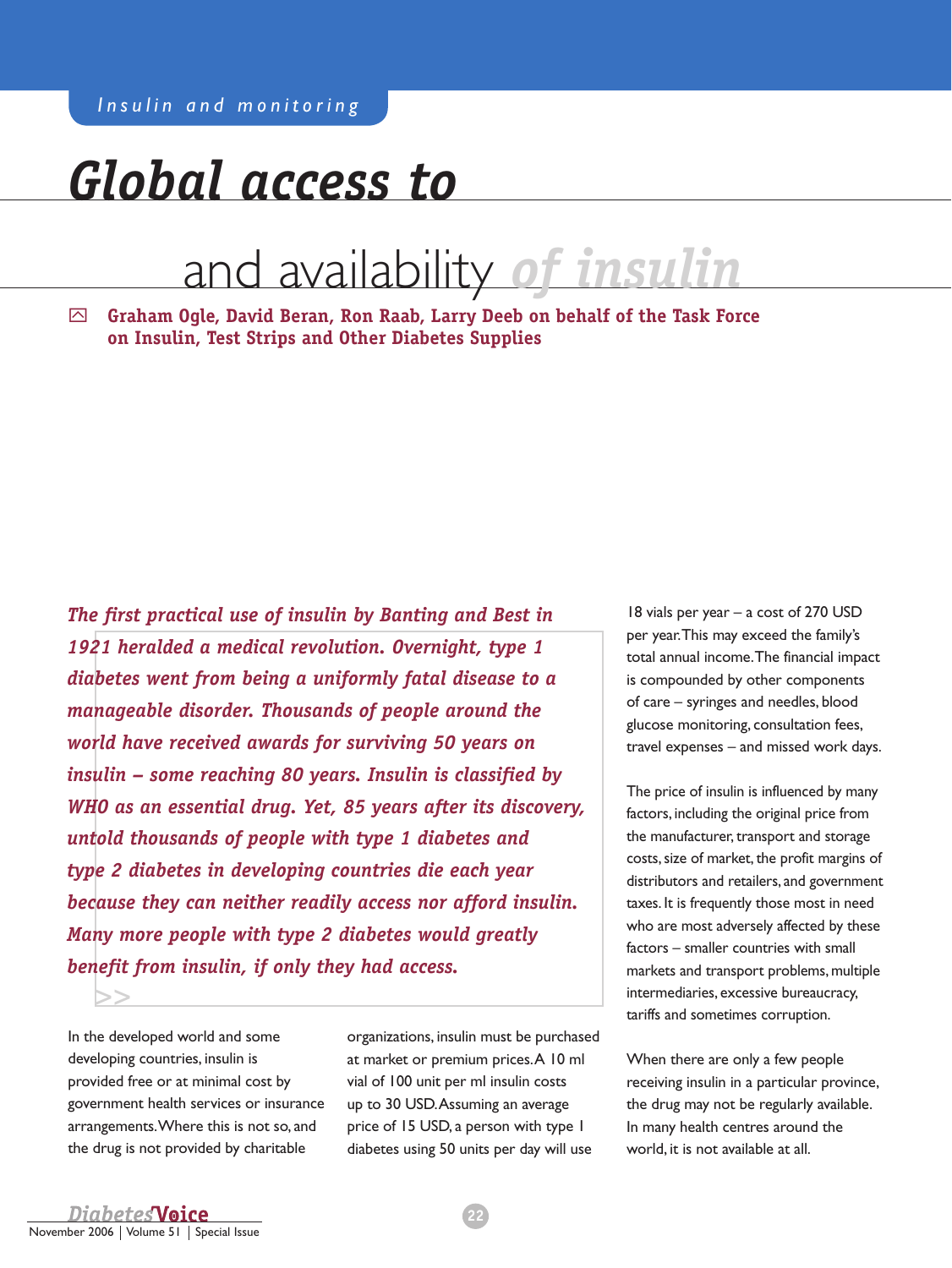#### **worldwide usage**

It is difficult to access data on insulin access and usage worldwide. Three sources have provided information in the last 10 years.

#### *Inequitable distribution*

Data published by IDF recorded that an estimated 150 million vials of insulin were produced yearly with the vast majority being used in developed countries. 70% of all insulin was used in countries that comprised 16% of the world's population.<sup>1</sup>

#### *Little improvement*

In 1997 and 2002, IDF's Task Force on Insulin, Test Strips and Other Diabetes Supplies conducted two surveys of IDF Member Associations. Little improvement was noted over the 5-year period. The 2002 survey showed that 30 of 74 countries did not have continual and uninterrupted access

to insulin for people with diabetes 100% of the time. The main reasons were cost, regional lack of availability, transport problems, lack of adequate supply and poor quality of insulin.

Of the 74 countries, 31 had taxes on insulin, ranging from 1% to 90%. Animal insulin was generally cheaper than human insulin; and insulin in vials was cheaper than the same type of insulin in cartridge form. IDF's latest survey on access to insulin will be published in the 3rd edition of IDF's *Diabetes Atlas*, to be launched in December 2006.

#### *Useful data*

We have been provided with one-off access to global insulin usage data by a major health market research company (IMS). The IMS data is collected as follows: the company conducts a market audit – collecting

### *Insulin and monitoring*

information from a limited number of private pharmacies and other sources, such as hospitals, where possible. The market is followed for a certain period (1 month or 3 months, for example) and extrapolations are made.

Data relating to 2005 were available for 65 countries and two regions (French-speaking West Africa and Central America) covering around 80% of the world's population. There are numerous limitations to this data which are readily acknowledged by IMS. The data do not include government purchases or tenders. For this reason, some countries – most of the African countries, several Asian countries and smaller countries such as the Pacific Island and Caribbean nations – are not audited at all. The data also do not include donations; data are likely more accurate for developed countries than for developing countries.

| Table 1: Insulin use according to IMS data |                                                               |                                                                          |                                                                                                                 |                                                                                                                   |                                                         |                                                         |
|--------------------------------------------|---------------------------------------------------------------|--------------------------------------------------------------------------|-----------------------------------------------------------------------------------------------------------------|-------------------------------------------------------------------------------------------------------------------|---------------------------------------------------------|---------------------------------------------------------|
| <b>IDF</b> Regions                         | Population of<br>countries with<br>data (in millions) $\vert$ | Total insulin (IU)<br>sold in countries<br>surveyed (in<br>millions) $2$ | Total number<br>of people of all<br>ages who should<br>receive insulin<br>(in millions)<br>- Scenario $1^{3,4}$ | Total number<br>of people of all<br>ages who should<br>receive insulin<br>(in millions)<br>$-$ Scenario $2^{3,4}$ | Adequacy of<br>insulin supply<br>$-$ Scenario $1^{4,5}$ | Adequacy of<br>insulin supply<br>$-$ Scenario $2^{4,5}$ |
| <b>AFR</b>                                 | 130                                                           | 2,275                                                                    | 0,2                                                                                                             | 0,4                                                                                                               | 83%                                                     | 43%                                                     |
| <b>EMME</b>                                | 337                                                           | 8,246                                                                    | 1,4                                                                                                             | 2,8                                                                                                               | 40%                                                     | 21%                                                     |
| <b>EUR</b>                                 | 711                                                           | 123,601                                                                  | 4,5                                                                                                             | 8,8                                                                                                               | 193%                                                    | 98%                                                     |
| <b>NA</b>                                  | 414                                                           | 93,330                                                                   | 2,3                                                                                                             | 4,6                                                                                                               | 276%                                                    | 141%                                                    |
| <b>SACA</b>                                | 393                                                           | 4,848                                                                    | 1,4                                                                                                             | 2,6                                                                                                               | 25%                                                     | 13%                                                     |
| <b>SEA</b>                                 | 1,207                                                         | 9,088                                                                    | 4,0                                                                                                             | 7,9                                                                                                               | 16%                                                     | 8%                                                      |
| <b>WP</b>                                  | 1,880                                                         | 26,882                                                                   | 4,1                                                                                                             | 8,2                                                                                                               | 46%                                                     | 23%                                                     |

*1. Population calculated according to figures in the* Diabetes Atlas *Second edition (2003), with the missing 15- to 19-year-old age range estimated as 1/3 of the 0 to 14-year population. People over 80 years were not included.*

*2. Insulin sales data are not complete; some countries, especially in Africa, are not represented; data does not include all providers in some countries.*

*3. Numbers of people with diabetes as per the* Diabetes Atlas *Second edition (2003), except that the missing 15- to 19-year-old age range was estimated as 2/3 of the 0 to 14 year-old population (as prevalence increases with age).*

*4. Total number of people requiring insulin calculated as Scenario 1: (all 0 to 19-year-olds with diabetes) + (10% of 20- to 79-year-olds with diabetes);* 

*and Scenario 2: (all 0 to 19-year-olds with diabetes) + (20% of 20- to 79-year-olds with diabetes).*

*5. Adequacy of insulin supply defined as insulin sold/(number of people with insulin) x (average use of 1200 IU per month).*

*6. This data cannot be generalized for the whole of Africa and should be interpreted with caution since data was only available for French-speaking West Africa and South Africa. Insulin may be available but not necessarily affordable.*

23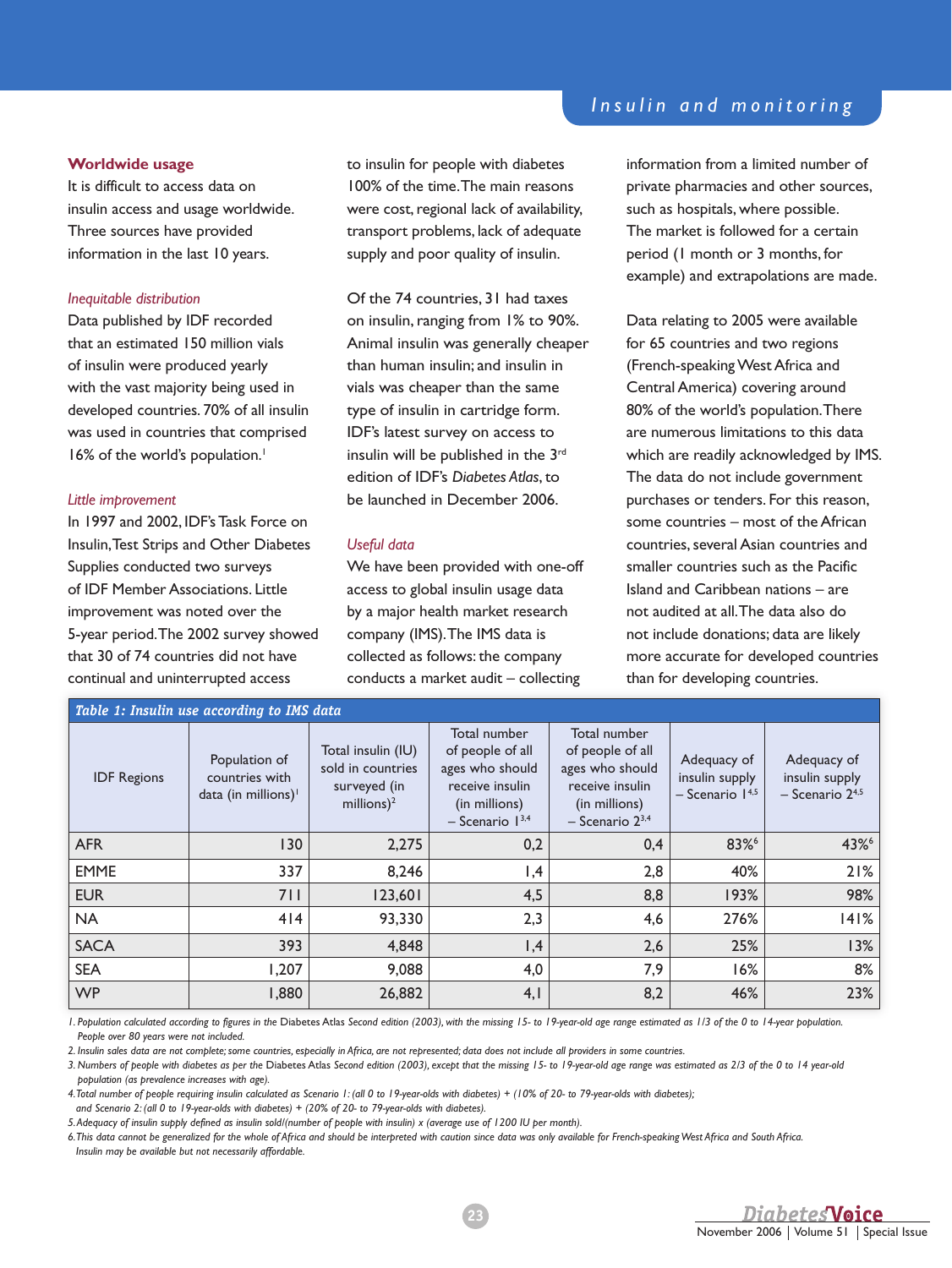

### *Figure 1: Usage of insulin type by IDF Regions according to IMS data1*

*1. Data relating to 2005 were available for 65 countries and two regions (French-speaking West Africa and Central America) covering around 80% of the world's population. There are numerous limitations to this data which are likely more accurate for developed countries than for developing countries. The data do not include government purchases or tenders. For this reason, some countries – most of the African countries, several Asian countries and smaller countries such as the Pacific Island and Caribbean nations – were not audited at all.*

#### *Useful conclusions*

Given the limitations of these data, conclusions must be drawn carefully. However, of all the information on worldwide insulin usage to which IDF has had access in recent years, this is the most comprehensive; some useful observations can be made regarding the types of insulin used (for usage by region, see Table 1 and Figure 1).

- **Use of animal insulin was low** overall, but was still common in some countries – Ukraine 18%, China 21%, Pakistan 12%, Argentina 8%, Brazil 14%, and Uruguay 37%.
- **Most countries used U100** insulin exclusively. However, non-U100 insulin (nearly all U40; U80 was used in two countries) was commonly used in Egypt

57%, Hungary 11%, Ukraine 66%, Bangladesh 35%, India 83%, China 37%, and Indonesia 24%.

- **Analogue insulin was commonly** used in most countries in Western Europe, the USA and Canada, Jordan, Kuwait and Lebanon, and some South American and Western Pacific countries. Use was generally much lower (or absent) in poorer countries – presumably due to price issues. Analogue insulins have not yet been approved for use in all countries.
- Premix insulin was most commonly used in the African, Eastern Mediterranean and Middle Eastern, and South-East Asian regions, and some countries in the Western Pacific region.

Data were also available on insulin usage in each country. However, because the data on many countries are incomplete, it would not be appropriate to draw detailed conclusions from this information. It should also be noted that in most countries, especially in sub-Saharan Africa where people with diabetes have to pay for insulin, insulin can be available but not easily affordable. Nonetheless, it is clear that despite the existence of a diabetes population of similar size in the developing world, the great majority of the world's insulin is used in developed countries. Furthermore, IDF predicts a 55% increase in the number of people with diabetes worldwide by 2025, with the largest increases being in developing nations.